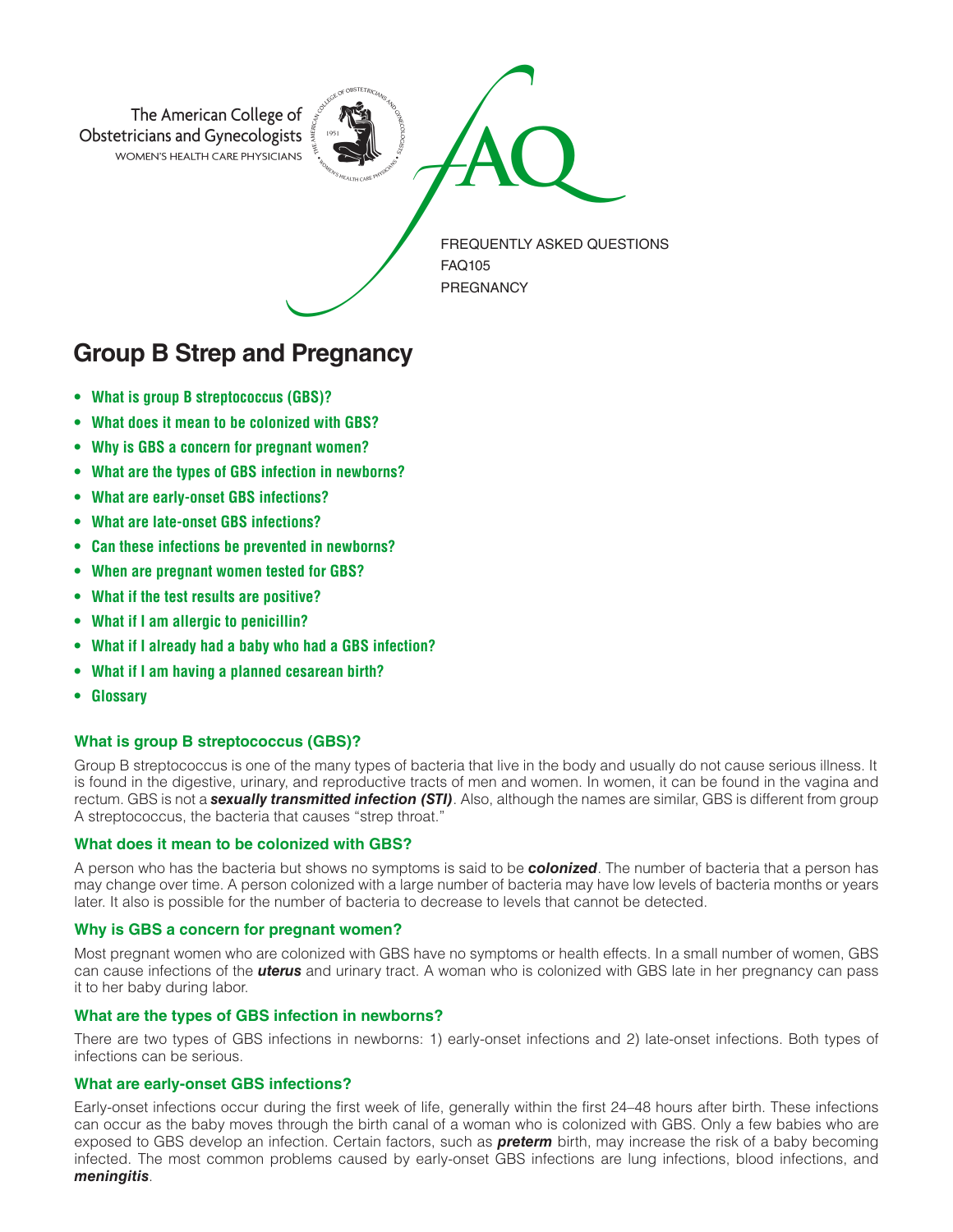# **What are late-onset GBS infections?**

These infections occur after the first 6 days of life. Late-onset infections may be passed from the mother to the baby during birth or they may be caused by contact with other people who are colonized with GBS. Late-onset infection can lead to meningitis and other diseases, such as pneumonia.

## **Can these infections be prevented in newborns?**

GBS testing late in pregnancy and treatment during labor can help prevent early-onset infections. However, it does not prevent late-onset infections. It is important to recognize the signs and symptoms of late-onset GBS infection in your baby:

- Slowness or inactivity
- Irritability
- Poor feeding
- Vomiting
- High fever

If your baby has any of these signs or symptoms, contact your pediatrician right away.

# **When are pregnant women tested for GBS?**

To help prevent early-onset GBS infection, women are tested for GBS late in pregnancy, between weeks 35 and 37. The test is called a culture. In this test, a swab is used to take a sample from the woman's vagina and rectum. This procedure is quick and not painful. The sample is sent to a lab where it is grown in a special substance.

## **What if the test results are positive?**

If results of the culture test are positive, showing that GBS is present, you most likely will receive treatment with *antibiotics* during labor to help prevent GBS from being passed to your baby. Antibiotics help get rid of some of the bacteria that can harm the baby during birth. The antibiotics work only if they are given during labor. If treatment is given earlier in pregnancy, the bacteria may regrow and be present during labor. Penicillin is the antibiotic that is most often given to prevent early-onset GBS infection in newborns.

## **What if I am allergic to penicillin?**

If you are allergic to penicillin, tell your health care professional before you are tested for GBS. Women with mild allergic reactions can take an antibiotic called cefazolin. If you have had a severe reaction to penicillin, such as hives or *anaphylaxis*, the bacteria in the sample need to be tested to determine the choice of antibiotic.

# **What if I already had a baby who had a GBS infection?**

If you had a previous baby with GBS infection or if your urine has GBS bacteria during this pregnancy, you are at high risk of passing GBS on to your baby during labor and delivery. You will receive treatment during labor to protect your baby from infection. You will not need to be tested between weeks 35 and 37 of pregnancy.

# **What if I am having a planned cesarean birth?**

If you are having a planned *cesarean birth*, you do not need to receive antibiotics for GBS during delivery if your labor has not begun or the *amniotic sac* has not ruptured (your water has not broken). However, you should still be tested for GBS because labor may occur before the planned cesarean birth. If your test result is positive, your baby may need to be monitored for GBS infection after birth.

#### **Glossary**

**Amniotic Sac:** Fluid-filled sac in the mother's uterus in which the fetus develops.

*Anaphylaxis:* An allergic reaction with symptoms ranging from hives and itching to breathing problems and shock. It can be life threatening for some people.

**Antibiotics:** Drugs that treat certain types of infections.

*Cesarean Birth:* Birth of a baby through incisions made in the mother's abdomen and uterus.

*Colonized:* Having bacteria in your body that could cause illness, but having no symptoms of the disease.

*Meningitis:* Inflammation of the membranes of the brain or spinal cord.

**Preterm:** Born before 37 weeks of pregnancy.

*Sexually Transmitted Infection (STI):* An infection that is spread by sexual contact, including chlamydia, gonorrhea, human papillomavirus (HPV), herpes, syphilis, and human immunodeficiency virus (HIV, the cause of acquired immunodeficiency syndrome [AIDS]).

*Uterus:* A muscular organ located in the female pelvis that contains and nourishes the developing fetus during pregnancy.